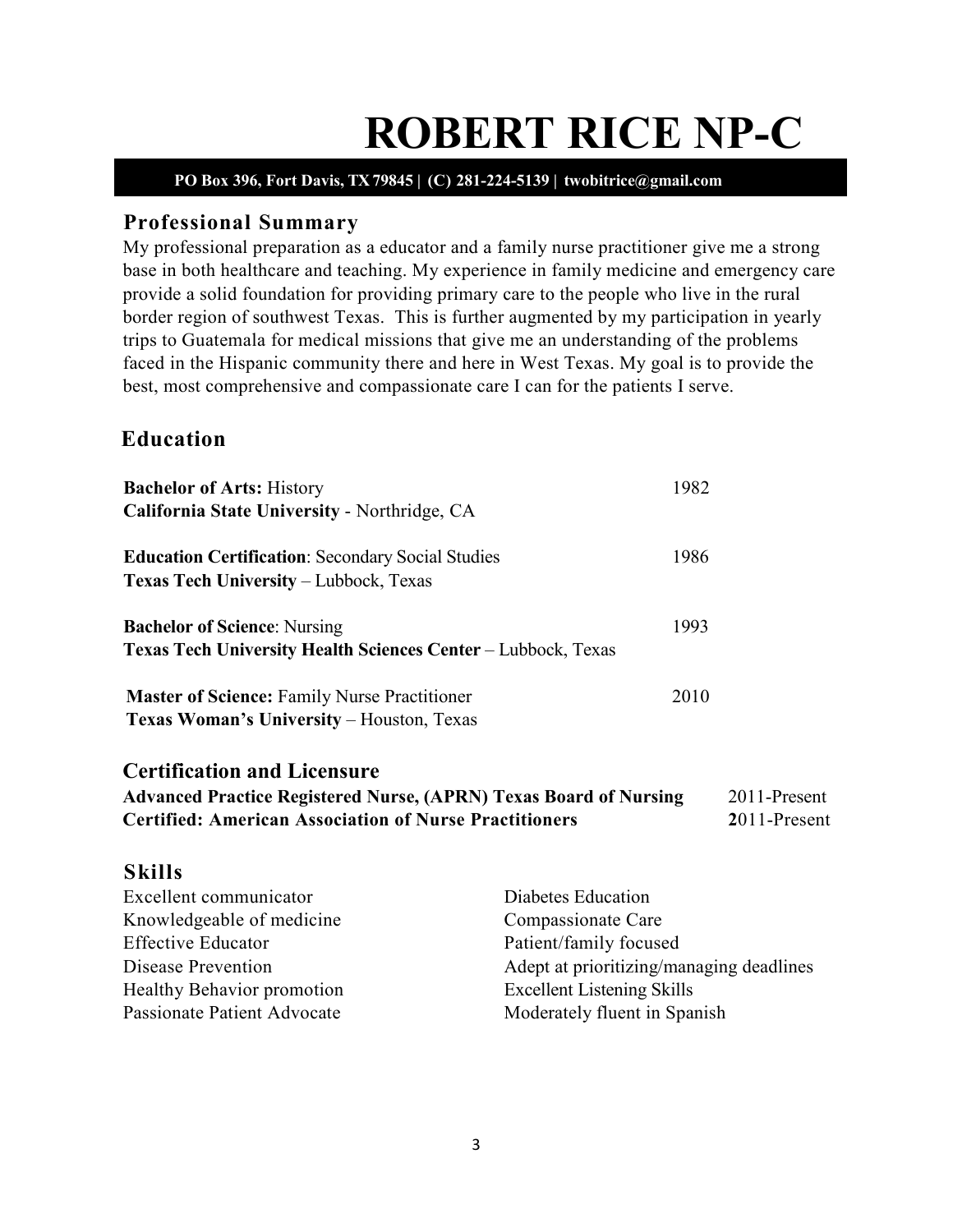# **Work History**

### **ADJUNCT PROFESSOR, SCHOOL OF NURSING**

**Sul Ross State University, Alpine, Del Rio, Texas 09/2020 to Present**

I have assisted in two clinical courses this last year. Students are new BSN students and RN to BSN students. These courses assist the students in their competency with cultural, borderland, and rural resources and challenges

## **FAMILY NURSE PRACTITIONER** 01/2011 to Current

**Big Bend Regional Health Clinic, Alpine, Texas 12/2021 to Present**

BBRHC serves Brewster, Presidio, and Jeff Davis counties. The population is varied due to serving the border area with Mexico and having Sul Ross State University in Alpine. I have access to hospital services and home health services. The patient population is all ages, acute and chronic conditions.

### **Reeves County Hospital District, Pecos, Texas 11/2019 to 11/2021**

Reeves County Rural Health Care Center serves the people of the towns of Pecos and Reeves and surrounding counties. The town of Pecos has a primarily Hispanic population. There is also a large population of oil field workers from around the US and Mexico working in the county and surrounding areas. Many are transient and other relocated to this region. I have access to hospital services which has expanded my medical care of patients to include labs and radiology. I work with patients who have acute care problems and chronic care problems.

### **Preventative Care Health Services, Presidio, Texas 06/2015 to 11/2019**

This clinic serves primary care patients of the town of Presidio. The patient population is mainly Spanish speaking and either very young or very old. My practice included all areas of family care including chronic illness, acute illness, minor surgery, and emergent care. My emergency room experience has given me a good foundation for emergency management. I developed my capability managing the clinic as the sole practitioner for days at a time and became familiar with the scarce resources of this rural border region.

### **Rice Medical Center and Clinic, Eagle Lake, Texas 06/2011 to 11/2012**

This center and clinical was my first introduction to rural family medicine as well as emergency care. Rice Medical Center consisted of a clinic and a rural hospital. My responsibilities included covering the hospital during the daytime hours with physicians in the clinic as backup. I also worked in two satellite clinics as needed. I was instrumental in having the clinic designated a diabetic outpatient teaching center. Diabetes education was one of my duties I enjoyed. ER duties included caring for ER patients and admitting them to the hospital.

### **Team Health, Pleasanton, California 11/2012 to 2/2013**

While working at Rice Medical Center I also pursued a more intensive 3-month ER experience in a large hospital in Houston, Texas. I worked for a medical group (Team Health, Pleasanton California) who provided ER services for the Houston Hospitals. This experience helped me

**2/2013 to 06/2015**